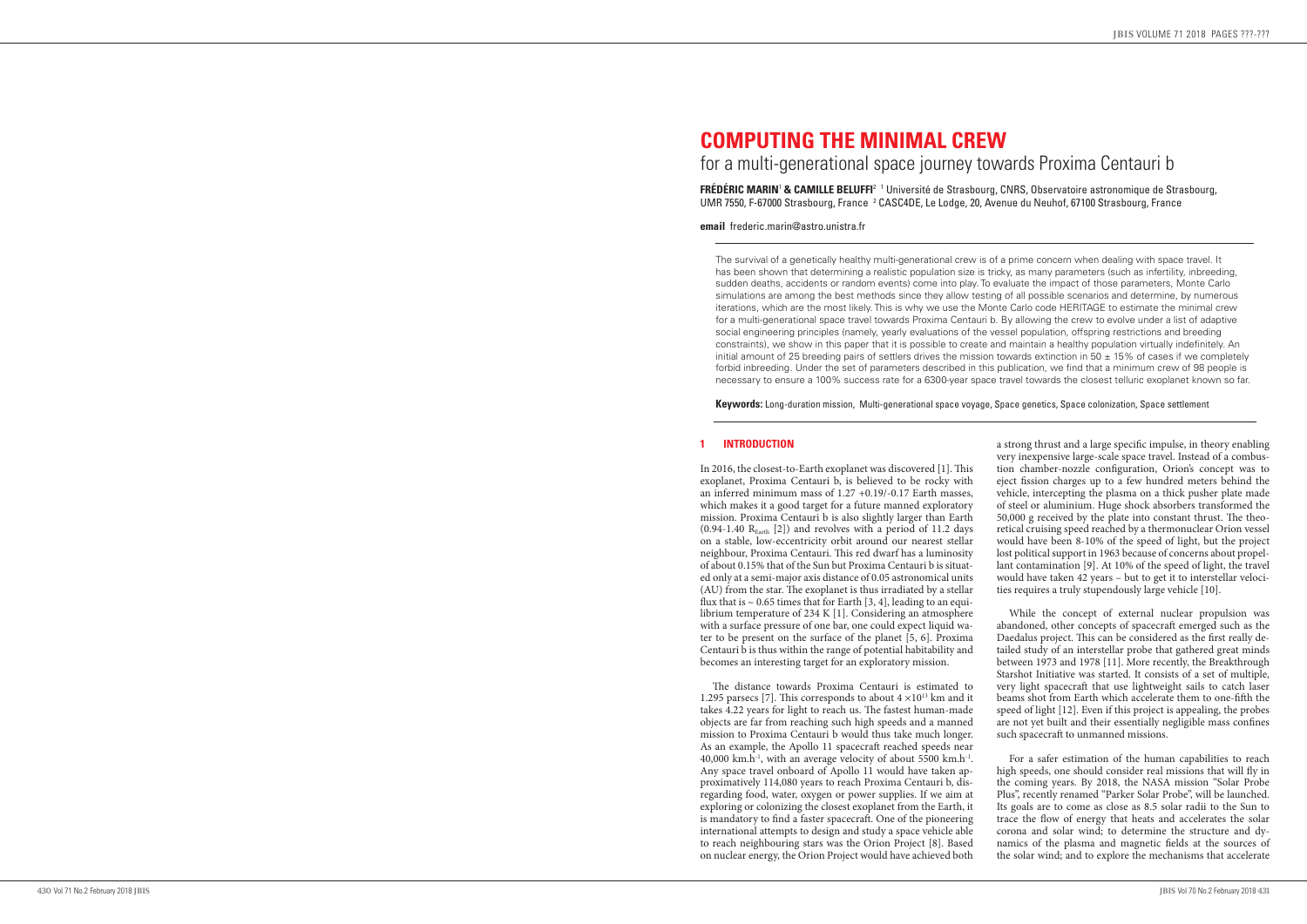such a method allows for the determination of the successes and failures of the mission depending on a number of input parameters. The results of the simulation must be averaged over several iterations to have a representative (median) outcome.

For all the simulations presented in this paper (with exception of Fig. 5), the results are averaged over 100 interstellar journeys. We briefly remind the reader that HERITAGE takes the following iterative steps: first it creates the initial crew according to the parameters that are listed in Table 1 (which, unless stated otherwise, are the one used in this paper). The code checks every year for accidental and natural deaths, then checks for every crew member that she/he is within the procreation window. If so, HERITAGE randomly associates two crew members of different sexes and evaluates if they can have a child. Infertility, pregnancy chances, inbreeding limitations and other parameters (such as the fact that the female crew member is not already pregnant) are verified before a successful mating. A new crew member is created in the vessel and the loop ends after surveying the whole female community that is within the procreation window. The code saves all the data onboard and starts a new year, until the completion of the interstellar mission. In this paper, the code parameters are the same as the ones used in the first paper of the series, except for the duration of the travel that corresponds to the necessary time to reach Proxima Centauri b at a velocity of 200  $\text{km.s}^{-1}$ . We also set the date at which a plague-like catastrophic event happens as year 2500 after launch in order to check whether a catastrophe can lead the population to extinction. HERITAGE is entirely described in [14] and we advise the reader to refer to it for more details.

Running HERITAGE for such crews leads to a catastrophic outcome where all the crew disappears along the journey towards Proxima Centauri b, see Fig. 1. A very small population of 150 people dies after a tenth of the journey has been accomplished while a larger (14,000 humans) crew dies around the 1300th year (data averaged over 100 interstellar trips). The x-axis has been cut when the last human onboard disappeared. In this case<sup>1</sup>, the decrease of population is due to the fixed

#### **2.1 Using fixed social engineering principles**

The anthropologist John Moore fixed a number of social engineering principles for the perpetuation of a multi-generational crew in a closed habitat. Namely, the starting crew should be young, childless married couples, allowing the crew to better adapt to their new environment before starting the reproduction. The second social engineering principle is to postpone parenthood until late in the female reproductive periods so that genetic variation is better maintained. The spacecraft would be then populated with smaller sibships and the age-sex distribution would be echeloned, reducing the number of non-reproductive young and old people, therefore stabilizing the social network. In the first paper of the series [14], we used different population estimations to model a 200-year journey. Namely, we considered a Moore population of 150 space settlers [15] and a Smith population of  $14\,000$  humans  $\overline{16}$ . In both cases the crew members were equally partitioned between women and men and all hand-picked to avoid initial consanguinity.



**Fig. 1 Crew population for a 6300-year trip where a fixed birth control is applied: an average number of 2 children is authorized, accounting for a standard deviation of 0.5. Top: a Moore-like population; bottom: a Smith-like population.**

number of children authorized by the social engineering principles (see Sect. 2.2). The main problem, identified in the first paper of this series, is that a too larger number of permitted children would lead to overpopulation. The complication arises from the severity of the rules that do not account for the actual conditions within the spacecraft at a given time. As it was concluded in [14], the fixed social engineering principles recommended by Moore are not adapted for long interstellar trips.

# **2.2 Using adaptive social engineering principles**

We have shown in the previous section that the social rules must be adaptive, i.e., they must evolve with time and take into account the real situation onboard the vessel. To do so, the HER-ITAGE code was modified to account for adaptive social engineering principles: the average number of children per woman N (and the related standard deviation *σ*) is no longer constant but in evolution. Every year the code calculates the number of living people in the vessel and compares this number to a security threshold. This security threshold is set at the discretion of the user and represents the amount of people the vessel can support without suffering from overpopulation or scarcity of food/ supplies. In this paper we will use a value of 90% of the colony ship capacity in order to have a security margin in the case of an accident such as the destruction of a given vessel sector, hence reducing the habitable space or supplies onboard.

If the amount of people inside the vessel is lower than the threshold, the code allows for a smooth increase of the population by allowing each woman to have an average of 3 children (with a standard deviation of 1). When the threshold is reached, HERITAGE impedes the couples' ability to procreate but allows women that were already pregnant to give birth even if the total number of crew members becomes marginally higher than the threshold. This is a moral procedure to prevent social tensions in the vessel due to imposed abortion. The impossibility to produce offspring is maintained until natural deaths happen, which cause the crew population number to be lower than the security threshold. Procreation can start again from this point.

In the orange curve of Fig.2 we see that the space crew does not survive much longer than a Smith-like population, despite the adaptive social engineering principles. Even if the initial crew is comprised of only of 150 citizens, the narrow period allowed for procreation (between 35 and 40 years old) established by Moore is too restrictive. The age-sex distribution is

and transport energetic particles [13]. The Parker Solar Probe will reach record breaking orbital velocities as high as  $724,205$ km.h<sup>-1</sup> ( $\sim$  200 km.s<sup>-1</sup>), which translates into about 0.067% the speed of light. At this speed, an interstellar journey would still take about 6300 years to reach Proxima Centauri b. While we can't yet actually launch ships at this speed, it shows that our technology is able to remain operational at high speeds. We will therefore use this 200  $km.s^{-1}$  velocity as a starting point for this paper. At 0.067% the speed of light, a futuristic interstellar journey cannot take less than one generation to reach the closest exoplanet to Earth. Future development in space engineering might reduce the time needed to reach Proxima Centauri b, but current estimates must rely on the assumption that multi-generational crews are needed to achieve interstellar exploration (other methods for space exploration are described in detail in [14]).

This is the aim of this paper: to quantify the minimal initial crew necessary for a multi-generational space journey to reach Proxima Centauri b with genetically healthy settlers. To do so, we use the Monte Carlo code HERITAGE presented in the first paper of the series [14] and run simulations accounting for a  $6300$ -year trip at 200 km.s<sup>-1</sup>. It is much longer in duration than what was investigated before, since we rely on the

technology of the Parker Solar Probe instead of non-existent technologies; but this will allow us to determine if population stability over millennia is achieveable. In Section 2.1 we show that fixed rules within the ship are not a reasonable option for sustaining genetic diversity. We advocate adaptive social engineering principles and present in Section 2.2 the results of our computations. The impact of inbreeding restrictions on the population is studied in Section 2.3, and the rate of success for a variety of initial crew is presented in Section 2.4. We discuss the relevance of Proxima Centauri b as the first target to be explored by a multi-generational space expedition in Section 3 and conclude our paper in Section 4.

# **2 SIMULATING A JOURNEY TO PROXIMA CENTAURI b**

To simulate a multi-generational space journey, we use the Monte Carlo code HERITAGE extensively presented in [14]. As a brief reminder, a Monte Carlo simulation is a computerized mathematical technique that takes into account chance events in decision making. The code accounts for a wide range of possible outcomes and their probabilities of occurrence depending on randomized actions. It reveals the extreme possibilities, as well as all the possible consequences of intermediate decisions. Applied to interstellar multi-generational spacecraft,

#### **TABLE 1 Input parameters of the simulation**

| <b>Parameter</b>                                 | <b>Value</b> | <b>Units</b>         |
|--------------------------------------------------|--------------|----------------------|
| Number of space voyages to simulate              | 100          | (integer)            |
| Duration of the interstellar travel              | 6300         | (years)              |
| Colony ship capacity                             | 500          | (humans)             |
| Number of initial women                          | 75           | (humans)             |
| Number of initial men                            | 75           | (humans)             |
| Age of the initial women                         | 20/1         | (years)              |
| Age of the initial men                           | 20/1         | (years)              |
| Women infertility                                | 0.10         | (fraction)           |
| Men infertility                                  | 0.15         | (fraction)           |
| Number of child per woman                        | 2/0.5        | (humans)             |
| Twinning rate                                    | 0.015        | (fraction)           |
| Life expectancy for women                        | 85/15        | (years)              |
| Life expectancy for men                          | 79/15        | (years)              |
| Mean age of menopause                            | 45           | (years)              |
| Start of permitted procreation                   | 35           | (years)              |
| End of permitted procreation                     | 40           | (years)              |
| Chances of pregnancy after intercourse           | 0.75         | (fraction per year)  |
| Initial consanguinity                            | 0            | (fraction)           |
| Allowed consanguinity                            | 1            | (fraction)           |
| Life reduction due to consanguinity              | 0.5          | (fraction)           |
| Chaotic element of any human expedition          | 0.001        | (fraction)           |
| Possibility of a catastrophic event              | 1            | (boolean)            |
| Year at which the disaster will happen           | 2500         | $(year; 0 = random)$ |
| Fraction of the crew affected by the catastrophe | 0.30         | (fraction)           |

<sup>&</sup>lt;sup>1</sup> Since the possible parameter space to explore for all possible fixed social principles is huge, we restrict ourselves to criteria based on the rules suggested by Moore.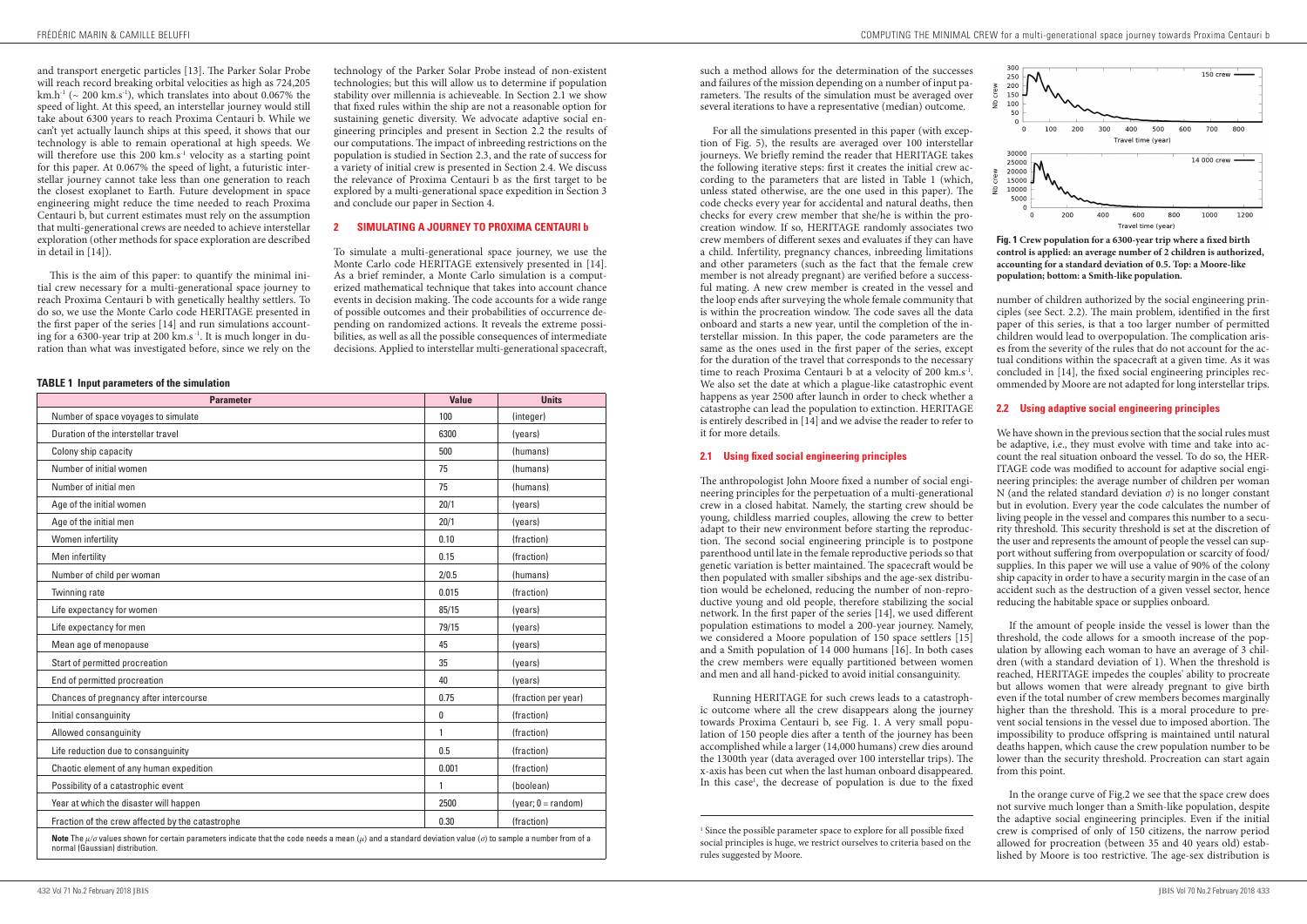|  |  | <b>TABLE 2 Inbreeding coefficients F</b> |
|--|--|------------------------------------------|
|--|--|------------------------------------------|

| <b>Relationship</b>                                                                                                         |           |  |
|-----------------------------------------------------------------------------------------------------------------------------|-----------|--|
| <b>Identical twins</b>                                                                                                      | 100%      |  |
| Self fertilization                                                                                                          | 50%       |  |
| Brother/sister                                                                                                              | 25%       |  |
| Father/daughter or mother/son                                                                                               | 25%       |  |
| Grandfather/granddaughter or grandmother/grandson                                                                           | 12.5%     |  |
| Half-brother/half-sister                                                                                                    | 12.5%     |  |
| Uncle/niece or aunt/nephew                                                                                                  | 12.5%     |  |
| Great-grandfather/great-granddaughter or great-grandmother/great-grandson                                                   |           |  |
| Half-uncle/niece or half-aunt/nephew                                                                                        | 6.25%     |  |
| <b>First cousins</b>                                                                                                        | 6.25%     |  |
| First cousins once removed or half-first cousins                                                                            | 3.125%    |  |
| Second cousins or first cousins twice removed                                                                               | 1.5625%   |  |
| Second cousins once removed or half-second cousins                                                                          | 0.78125%  |  |
| Third cousins or second cousins twice removed                                                                               | 0.390625% |  |
| Third cousins once removed or half-third cousins                                                                            | 0.195%    |  |
| <b>Note</b> Values of the inbreeding coefficients $F$ for consanguineous matings (one generation, no previous in-breeding). |           |  |



randomly extracted from Fig. 4 (but the median of them being representative of the larger sample of 100). We see that there are two modes: low or negative early growth leading to complete failure after  $\sim$  500 years, or steady initial growth leading to success. The random nature of births, deaths and mating, coupled to a strict rule of zero consanguinity allowed within the ship potentially drives the vessel to a doomed fate since, in several cases the pool for mating is not diverse enough. Three out of ten simulations failed before the first millennium of space mission. After 1000 years of interstellar travel, we observe no failures at all. Since we chose the disaster to occur relatively late in the mission, it has little effect on the total population and never leads to a mission failure. By 2500 years, if any of the crew have

**Fig. 4 Crew population for a 6300-year trip. Adaptive social engineering principles are accounted for and the different curves show the impact of inbreeding restrictions onto the population. The initial crew population is 60 members and procreation is permitted between 32 and 40 years. In orange is a simulation with no inbreeding restriction; in red the maximum inbreeding coefficient is set at 10%, in violet at 5%, and in black at 0%.**



**Fig. 5 Ten single-journey realizations extracted from Fig. 4. The allowed consanguinity was set to 0%, the initial crew population is 60 and procreation was permitted between 32 and 40 years.**

We observe an initial peak of high consanguinity ( $\sim 18\%$ on average) that happens during the first centuries. This corresponds to the first generations of space settlers, whose population number is relatively small and where random brother/ sister mating can occur more often than when the onboard population reaches several hundreds of people. The high 18% averaged consanguinity factor quickly decreases when the population is big enough so that there are more chances to randomly mate between unrelated or distant-related pairs rather than brothers and sisters, leading to a stable population level.

echeloned during the first centuries and it is easy to find breeding partners within a diverse pool of crew members, but the dispersion allowed by the Gaussian distribution of children per woman ultimately averages the age-sex dispersion after several centuries. The amount of adults that are within the allowed procreation window becomes smaller and the pool for permitted reproduction decreases, leading the vessel towards slow extinction. This is the reason why the orange curve in Fig. 2 shows a spike followed by a collapse. It is thus mandatory to increase the allowed procreation window. The impact of the parameter phase space is shown in the same figure: in orange is a simulation with procreation permitted between 35 and 40 years, in red the period is 34-40, in violet 33-40, and in black 32-40. As shown in Fig. 2, a ship can have a stable population at the level of the security threshold if the period for procreation is equal to or larger than 33-40 years old. One can also see the impact of this parameter on the crew recovery after a cata-



**Fig. 2 Crew population for a 6300-year trip where adaptive social social engineering principles are accounted for. Different results, based on the period allowed for procreation, are shown. In orange is a simulation with procreation permitted between 35 and 40 years; in red the period is 34-40, in violet 33-40, and in black 32- 40. The initial crew is composed of 75 women and 75 men.**

strophic event happening at year 2500. For larger procreation windows, the recovery time is shorter.

We thus saw that using adaptive social engineering principles, it is feasible to have a successful manned mission travelling for 6300 years towards Proxima Centauri b. However, the question of inbreeding was not yet discussed. In Fig. 3 below we show the inbreeding coefficient aboard the vessel as a function of time. The range of consanguinity (maximum-minimum) is shown in red and the average consanguinity factor *F* per crew member is shown using the solid black line. The mean is measured from only those who show a non-zero coefficient and it should be compared to the inbreeding coefficients presented in Tab. 2. We find that, for an uncontrolled population, the average consanguinity factor per crew member lies between 6% and 6.5%, which corresponds to breeding between first cousins, half-uncle/niece or half-aunt/nephew (the procreation window preventing great-grandfather/great-granddaughter or great- grandmother/great-grandson mating). It is slightly larger than 5% – the limit where deleterious effects onset [17].

The lower graph in Fig. 3 shows the fraction of crew members showing a non-zero consanguinity and we find that about 10% of the crew has signs of inbreeding. A 13% peak of inbreeding follows the restoration period consecutive to the catastrophic event but the remaining curve is plateauing at  $\sim$  10%. While this is already a great success to have a 90% final crew still perfectly healthy after a 6300-year multi-generational journey, one may want to design a mission where the human genetic heritage is perfectly safe to ensure humankinds' survival. In conclusion, if the inbreeding coefficient does not reach highly dangerous levels, it remains questionable to have a genetically unhealthy crew landing on an extra-solar planet. For a purely genetic safety purpose, we will then restrict inbreeding within crew members in the following section.

#### **2.3 Effects of inbreeding restrictions on the population**

The necessity to restrict inbreeding is a conservative security condition to ensure a genetically healthy crew. Using HER-ITAGE, we explored the impact of controlled consanguinity within the crew and present the results in Fig. 4. Results are averaged over 100 space travel for each set of parameters. It appears that a spaceship where inbreeding is tolerated up to 10% is able to reach destination without any trouble. The averaged population is almost at the security threshold. However, when inbreeding is restricted to a value of 5% at maximum, the averaged population is lower (slightly larger than 400 space settlers). This effect is even more visible when inbreeding is strictly prohibited: the average population within the ship is about 320 people at the end of the journey. This is due to the fact that not all realizations of the journey are successful. A fraction of the simulations ended due to the inability of the crew to reproduce when following the inbreeding restrictions.

We illustrate the fact that not all interstellar travel reach destination in Fig. 5. We present 10 single-journey simulations

**Fig. 3 Inbreeding within the crew for a 6300-years trip toward Proxima Centauri b when adaptive social engineering principles are accounted for but without a control on authorized levels of consanguinity (see Fig. 2). Procreation is permitted between 32 and 40 years. Top: inbreeding coefficient as a function of time. The range of consanguinity (maximum- minimum) is shown in red and the average consanguinity factor F per crew member is shown using the solid black line. The mean is measured from only those who show a non-zero coefficient. The dotted line at 0.05 represents the limit where deleterious effects onset. Bottom: fraction of crew members showing a non-zero consanguinity.**

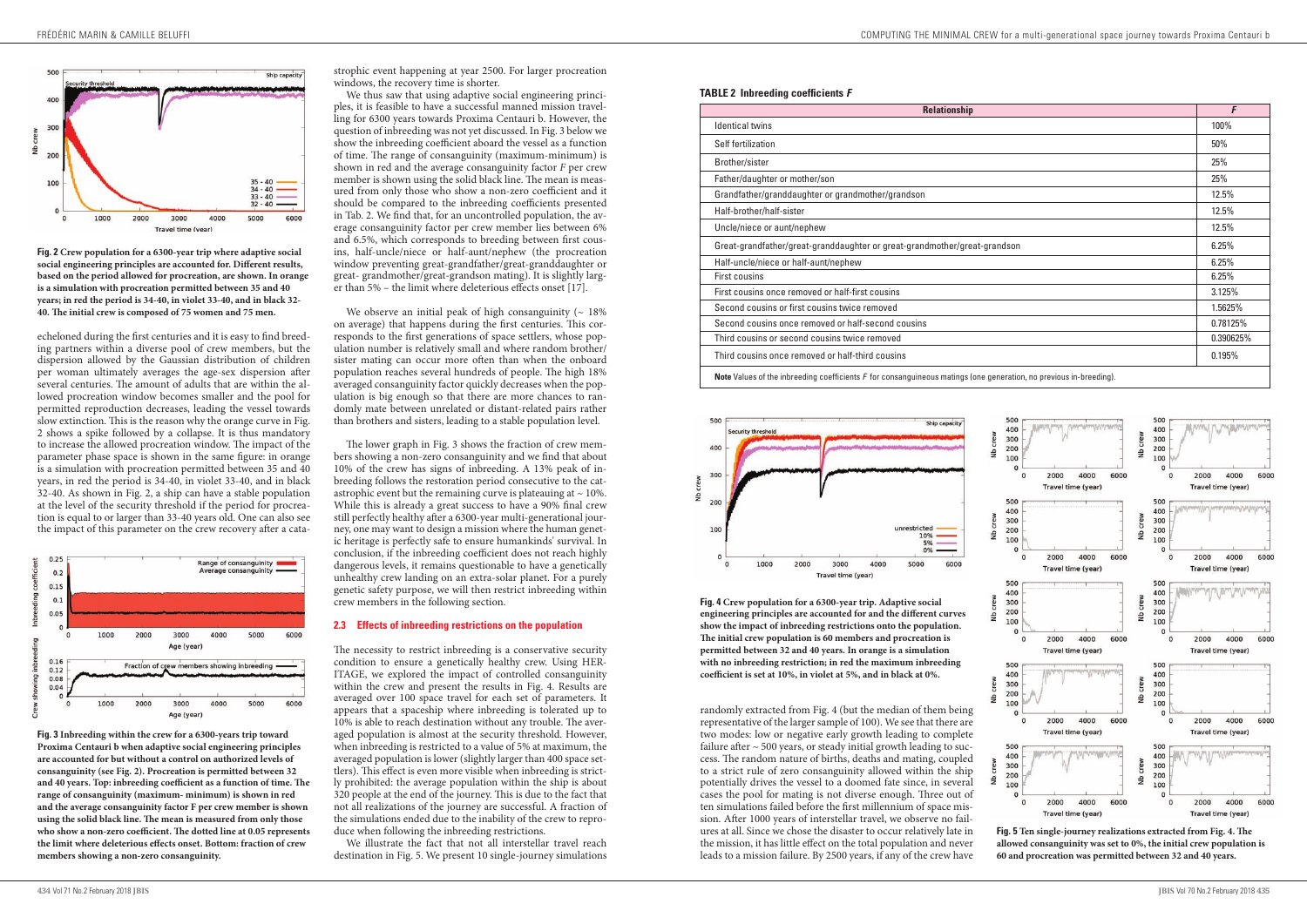case the minimal initial crew population was estimated at about 150 - 180 people, and in the second case the numbers are larger, between 14000 and 44000 people. If the simulation by Moore relies on numerical methods, the mating scheme we use here is much more efficient since we try to minimize the effects of inbreeding by not assigning each female member to a unique male partner. The very narrow procreation window used by Moore naturally drove the initial population to larger numbers since the necessity for gene diversity was higher. By relaxing the procreation window and perfecting the mating scheme, the final population of initial crew member logically decreases. The case of Smith is quite different. First the 14000 - 44000 people estimation do not rely on Monte Carlo computations; they are found by multiplying statistics. The absence of repeated and averaged Monte Carlo simulations prevent a real determination of the initial crew needed for a multi-generational interstellar mission. On the other hand the great achievement of Smith is to maximize genetic diversity. The impact of mutation, migration, selection and drift is not included in HERITAGE. For this reason we emphasize that the minimum crew of 98 settlers we found is a lower limit under the conservative conditions specified in this paper. The initial crew will be smaller if we allow a small consanguinity within the crew members but it might get larger once the central issues of population genetics will be accounted for.

#### **3.2 On the habitability of Proxima Centauri b**

The question of the real potential habitability of Proxima Centauri b is to be investigated before any interstellar expedition. The fact that Proxima Centauri b closely orbits a red dwarf star might be problematic. During the pre-main sequence phase, the change of irradiation due to the star evolution may have had a strong impact on the exoplanet. The greenhouse gases (if any) could have been wiped out, leading to a planet subject to X-ray and extreme ultraviolet irradiation (and strong stellar winds). Any water molecules in the atmosphere or surface of Proxima Centauri b could have evaporated, resulting in a barren, Venus-like exoplanet [20, 21]. This scenario is balanced by the unknown true complex evolutionary history of Proxima Centauri b that cannot be probed yet. The fate of Proxi-

ma Centauri b strongly depends upon its initial water content (which is not constrained by planet formation models), the amount and composition of its initial gaseous envelope and its possible migration with respect to its host star. Varying one or several of those aspects can lead the planet to be safely habitable [20, 22, 23]. The presence of one or multiple exomoons in stable circular orbits around the exoplanet may affect the habitability of the target [24, 25] and remains to be characterized and observed for extra-solar systems. Atmospheric characterization will be possible in the future thanks to the European Extremely Large Telescope (E-ELT) that will enable high-resolution spectroscopy of the exoplanet atmosphere. Infrared interferometers and spatial missions with high resolution detectors will look for tracers and molecular signatures such as  $H_2O$ ,  $O_2$ , and  $CO_2$  to determine whether the surface of this exoplanet is habitable.

# **4 CONCLUSIONS AND FURTHER DEVELOPMENT**

Hence, if Proxima Centauri b is really habitable and if future multi-generational spacecraft are travelling at a human-feasible speed of 0.067% of the speed of light, any vessel should embark at least 98 initial crew members (under the conservative conditions specified in this paper). To pursue those investigations, it is necessary to look at other fine details. In particular, the central issues of population genetics (effects of mutation, migration, selection and drift) have to be included in HERITAGE [16], together with better estimates of the process of reproductions based on clinical experimental results. Finally, linked with gene deterioration and health issues, the impact of cosmic rays has to be taken into account. While a frontal shield will be surely included in all vessel designs to prevent irradiation by high energy cosmic particles, the deterioration and natural wear of the shield may impact the population onboard. All those subjects will be investigated in forthcoming publications based on HERITAGE.

#### **Acknowledgement**

The authors would like to thank Dr. Rhys Taylor (astrophysicist) for his careful reading of the manuscript and for his numerous comments that helped to improve this article.

A mission has about a  $50 \pm 15\%$  chance of being successful if the initial crew is composed of 25 women and 25 men (25 breeding pairs). It has been observed in laboratories that the genetic diversity a colony of animals (but this could be applied to humans as well) composed of 25 pairs can be sustained practically infinitely by careful pairing, especially if spontaneous mutations are taken into account [18]. In comparison to random mating using at least 25 breeding pairs per generation, a consistent order rotational breeding scheme allows the creation of an outbred stock (a colony within which there is some genetic variation and which has been closed for at least four generations) with half these numbers [19].

- 1. G. Anglada-Escudé, P. J. Amado, J. Barnes, Z. M. Berdinas, R. P. Butler, G. A. L. Coleman, I. de La Cueva, S. Dreizler, M. Endl, B. Giesers, S. V. Jeffers, J. S. Jenkins, H. R. A. Jones, M. Kiraga, M. Kurster, M. J. Lopez-Gonzalez, C. J. Marvin, N. Morales, J. Morin, R. P. Nelson, J. L. Ortiz, A. Ofir, S.-J. Paardekooper, A. Reiners, E. Rodriguez, C. Rodriguez-Lopez, L. F. Sarmiento, J. P. Strachan, Y. Tsapras, M. Tuomi, M. Zechmeister, "A terrestrial planet candidate in a temperate orbit around Proxima Centauri", *Nature 536* (2016) 437-440. arXiv:1609.03449, doi: 10.1038/ nature19106.
- 2. B. Brugger, O. Mousis, M. Deleuil, J. I. Lunine, "Possible Internal Structures and Compositions of Proxima Centauri b," ApJL 831 (2016) L16. arXiv:1609.09757, doi:10.3847/2041-8205/831/2/L16.
- 3. X. Delfosse, T. Forveille, D. Ségransan, J.-L. Beuzit, S. Udry, C. Perrier, M. Mayor, "Accurate masses of very low mass stars. IV. Improved mass-luminosity relations", A&A 364 (2000) 217-224. arXiv: astroph/0010586.
- 4. B.-O. Demory, D. Ségransan, T. Forveille, D. Queloz, J.-L. Beuzit, X. Delfosse, E. di Folco, P. Kervella, J.-B. Le Bouquin, C. Perrier, M. Benisty, G. Duvert, K.-H. Hofmann, B. Lopez, R. Petrov, "Mass-

radius relation of low and very low-mass stars revisited with the VLTI", A&A 505 (2009) 205-215. arXiv:0906.0602, doi:10.1051/0004- 6361/200911976.

- 5. R. K. Kopparapu, R. Ramirez, J. F. Kasting, V. Eymet, T. D. Robinson, S. Mahadevan, R. C. Terrien, S. Domagal-Goldman, V. Meadows, R. Deshpande, "Habitable Zones around Main-sequence Stars: New Estimates", ApJ 765 (2013) 131. arXiv:1301.6674, doi:10.1088/0004- 637X/765/2/131.
- 6. R. K. Kopparapu, R. Ramirez, J. F. Kasting, V. Eymet, T. D. Robinson, S. Mahadevan, R. C. Terrien, S. Domagal-Goldman, V. Meadows, R. Deshpande Erratum: "Habitable Zones around Main- sequence Stars: New Estimates", ApJ 770 (2013) 82. doi:10.1088/0004-637X/770/1/82.
- 7. F. van Leeuwen, "Validation of the new Hipparcos reduction", A&A 474 (2007) 653-664. arXiv:0708. 1752, doi:10.1051/0004-6361:20078357.
- 8. C. J. Everett, S. M. Ulam, "On a Method of Propulsion of Projectiles by Means of External Nuclear Explosions", LASL 22. doi:19960404013.

# **REFERENCES**

survived then their population has invariably reached a level so high that reducing them by one-third still leaves more than sufficient breeding pairs for a complete recovery (see Sect. 2.4). This suggests that the crew could potentially survive multiple such disasters, provided their frequency was sufficiently low. Of course, if they occurred too frequently or too early in the mission (when the population was still low), or caused more fatalities than we have stipulated, then they could potentially indeed prove fatal, but we do not explore this in detail here. All successful missions actually have a population level very close to the security threshold but the average of the ten expeditions results in an crew population lower than the security threshold such as seen in Fig. 4 (30% of failure leads to  $0.3 \times$  Security Threshold  $\approx$  300). The reader must keep in mind that the simulation can only have two outcomes: success or failure. Such interstellar mission should be launched with a 100% success rate and the Monte Carlo method allows us to determine which initial conditions are needed to achieve this goal.

#### **2.4 Estimating the success/failure rate**

Due to the randomization of events within its Monte Carlo architecture, HERITAGE is able to estimate if a mission is destined to succeed or fail if the simulations are looped over several dozen attempts. In the following, we will estimate the success rate of a multi-generational space ship with different initial crew populations. We fix the ratio of women and men to parity and we allow procreation to happen between 32 and 40 years. While it is debatable whether a crew with zero consanguinity is mandatory or if a few crew members can show small (i.e. < 5%) inbreeding coefficient, we restrict inbreeding to a null quantity for conservative reasons. By doing so we can focus on the most constrained simulations. We looped HERIT-AGE one hundred times for each simulation in order to have statistically significant error bars.

The results of our investigation are presented in Fig. 6. The standard deviation to the mean of the success rate is presented at  $3-\sigma$  (i.e., there is a 99.7% probability that the estimated success rate is certain). We can see that, for less than 32 initial crew members in the vessel, the simulation gives a chance of success that can reach 0% as inbreeding cannot be prevented in such small communities. With larger initial crews, the chances of reaching the ship destination with a healthy crew increases. The slope appears to be linear, with small variations due to the statistical approach.

This is the reason why HERITAGE, based on random pairing, predicts that 0% of the missions carrying less than 14 initial breeding pairs can reach Proxima Centauri b. A rotational breeding scheme control would be questionable morally, so in case of populating a distant planet, a larger group is needed to provide for sexual preferences, fertility problems, sudden



**Fig. 6 Success rate of a 6300-year mission towards Proxima Centauri b as a function of the initial crew population. The results and the standard 3-***σ* **significance of the reported proportions are estimated by averaging 100 simulations for each population number. The allowed consanguinity was set to 0% and procreation was permitted between 32 and 40 years.**

deaths, etc. Finally, we see from Fig. 6 that the success rate reaches a plateau of 94-98% chance of success when the initial crew population is equal to or exceeds 68 members. The code clearly indicates that unpredictable accidents may happen during the flight time that would ultimately wipe out a population even if the initial crew population is moderately large. In order to ensure a safe multi-generational space travel towards Proxima Centauri b, a minimum initial crew of 98 settlers is necessary (under the input parametrization presented in this paper).

# **3 DISCUSSIONS**

We have seen throughout this paper that space travel to Proxima Centauri b is feasible under a number of given conditions. First, any multi-generational crew must follow social engineering principles in order to be able to survive centuries-long journeys. However, those rules must be adaptive, otherwise the population is slowly doomed to a fatal end as inbreeding or overcrowding occur. By means of adaptive social engineering principles, where the number of offspring is controlled yearly within the ship, it is possible to regulate the population level. A security threshold must be defined so that the population always stays under the maximal limit imposed by the size of the vessel itself. As expected, we found that restrictions on the consanguinity levels have a profound impact on the chances of success of the mission. It is important to maintain a genetically healthy crew, but this may drive the breeding scheme to ultra-conservative constraints. By restricting the offspring to being genetically pure, we found that 50±15% missions successfully reach their destination for restricted mating between 25 initial breeding pairs. If the initial crew is comprised of 34 initial breeding pairs, the chances to reach their destination with a completely genetically healthy crew rise up to 94-98%. An initial ship with 98 settlers (49 initial breeding pairs) ensures a mission with a 100% success rate at  $3-\sigma$  significance. We can then conclude that, under the parameters used for those simulations, a minimum crew of 98 settlers is needed for a 6300-year multi-generational space journey towards Proxima Centauri b.

# **3.1 Comparisons with previously published results**

In this paper, we found a minimum crew that is less than what was advocated by Moore [15] and Smith [16]. In the former